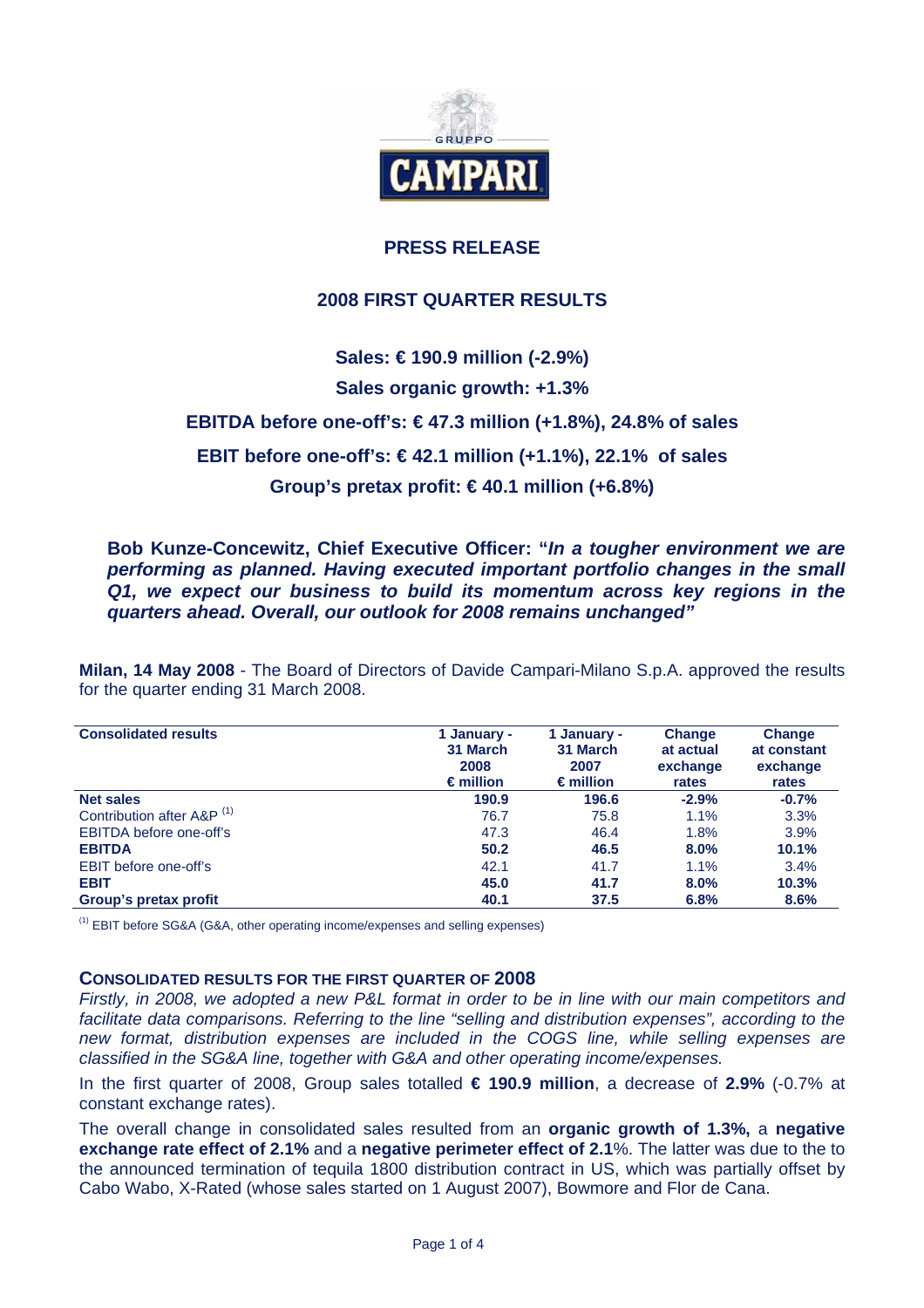**Contribution after A&P (gross margin after distribution costs and A&P) increased by 1.1%** to € 76.7 million (+3.3% at constant exchange rates), or 40.2% of sales. Organic growth accounted for 3.7% and external growth was a negative for 0.4%, lastly exchange rate effects negatively contributed for 2.2%.

**EBITDA before one-off's increased by 1.8%**  $(+3.9%$  at constant exchange rates) to €47.3 million, or 24.8% of sales.

**EBITDA rose by 8.0%** (+10.1% at constant exchange rates) to € 50.2 million, or 26.3% of sales.

**EBIT before one-off's went up by 1.1%** (+3.4% at constant exchange rates) to € 42.1 million, or 22.1% of sales.

**EBIT increased by 8.0%** (+10.3% at constant exchange rates) to € 45.0 million, or 23.6% of sales.

**Profit before tax and minority interests** was € 40.6 million, an **increase of 8.2%.**

**The Group's profit before tax** was € 40.1 million, with a **progression of 6.8%** (+8.6% at constant exchange rates).

As of 31 March 2008, **net debt** stood at € 286.2 million (€ 288.1 million as of 31 December 2007).

### **CONSOLIDATED SALES FOR THE FIRST QUARTER OF 2008**

The **spirits segment** (67.6% of total sales) recorded a **decrease of 7.2%**, the combined result of an **organic decrease of 1.6%**, a **negative exchange rate effect of 2.7**% and a **negative perimeter effect of 2.9%.** 

The **Campari** brand posted a **growth of 1.4%** at constant exchange rates (0.9% at actual exchange rates). **SKYY** sales **declined by 2.3%** at constant exchange rates (-13.2% at actual exchange rates), due to planned destocking in US market, ahead of SKYY Infusions and SKYY Vodka new pack launch, in April 2008. Regarding the other main brands, **CampariSoda** finished the first quarter with a positive performance of **2.8%; Aperol** confirmed the positive trend and recorded a growth of **+11.6%** at constant exchange rates. The **Brazilian brands** (**-20.3%** at constant exchange rates), **Cynar** (**-9.3%** at constant exchange rates) and **Glen Grant** (**-15.5%** at constant exchange rates) registered a decrease, mainly due to the tough comparison quarter on quarter.

Regarding agency brands, **Jack Daniel's** performed well (**+7.0%** at constant exchange rates).

The **wines segment,** which contributed 13.9% of total sales, registered a **growth of 3.3%**, due to the combination of **organic growth of 3.7%** and a **negative exchange rate effect of 0.4**%. The segment's positive performance was driven by **Cinzano vermouth** (**+9.7%** at constant exchange rates) and by **Cinzano sparkling wines** (**+9.3%** at constant exchange rates). The still wines segment also benefited from positive performances from **Sella & Mosca** (**+2.2%**).

Sales of soft drinks (16.6% of total sales), which are generated almost entirely on the Italian market, recorded a **strong organic growth of 12.8%**, driven by **Crodino** (**+14.1%**), **Lemonsoda**  range (**+14.2%**) and other carbonated drinks (**+9.3%**).

Looking at results **by region**, sales on the **Italian market** (52.0% of total Group sales) recorded an **increase of 4.4%**, thanks to good organic growth. Sales in **Europe** (20.5% of consolidated sales) **grew by 6.9%**, driven by the **organic sales growth of 7.5%**, thanks to positive performances from important markets such as Germany and Russia; the exchange rate effect was negative at 0.6%. In the Americas (23.2% of total sales), the **US market** registered an organic **decrease of 7%**, **a**  negative exchange rate effect **of 8.6%** and a negative perimeter effect **of 9.5%.** In **Brazil,** sales registered an organic **decrease of 23.7%**. The exchange rate effect was positive at 4.7%. Sales in the **rest of the world** (including duty free sales), which accounted for 4.3% of total sales, **grew by 7.8%** overall, driven by an **organic growth of 8.7%**.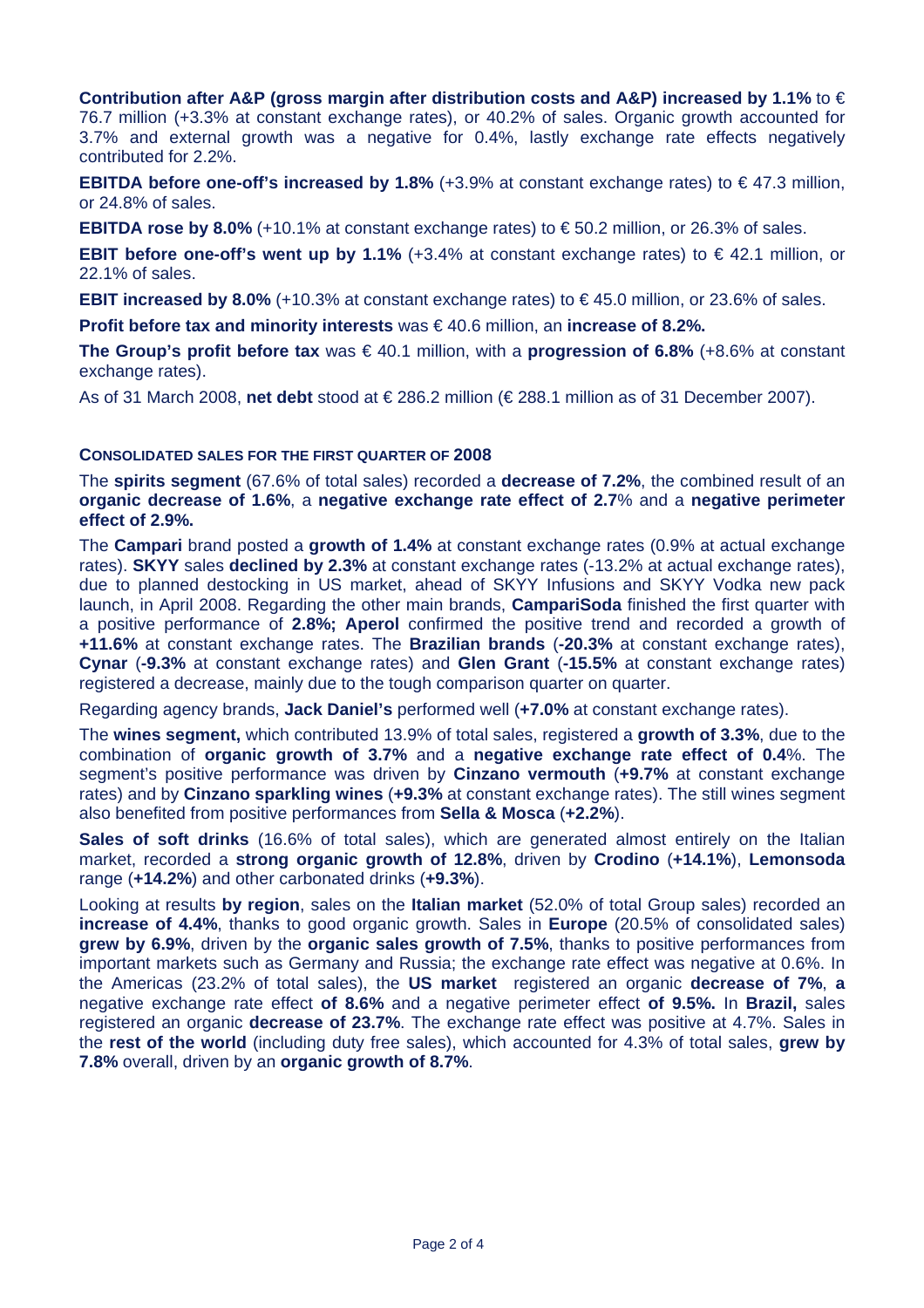\* \* \*

#### *CONFERENCE CALL*

Please note that at **17.00 (CET) today, Wednesday 14 May 2008**, Campari's management will hold a conference call to present the Group's 2008 first quarter results to analysts, investors and the press. To participate, please dial one of the following numbers:

- **from Italy: 800 785 163 (toll free number)**
- **from abroad: +39 02 6968 2741**

#### **Access code: 995247**

The **presentation slides** can be downloaded before the conference call from the main investor relations page on Gruppo Campari's website, at http://investors.camparigroup.com.

A **recording of the conference call** will be available from 22.00 (CET) on Wednesday 14 May until 22.00 (CET) on Wednesday 21 May 2008.

To hear it, please call **+44 20 713 69233** (access code: **92977174**).

\* \* \*

*The Manager in charge of preparing Davide Campari-Milano S.p.A.'s financial reports, Paolo Marchesini, certifies - pursuant to article 154 bis, paragraph 2 of the Consolidated Law on Financial intermediation (Legislative Decree 58/1998) - that the accounting disclosures in this statement correspond to the accounting documents, ledgers and entries.* 

\* \* \*

**Gruppo Campari** is a major player in the global beverage sector, trading in over 190 nations around the world with a leading position in the Italian and Brazilian markets and a strong presence in the US, Germany and Switzerland. The Group has an extensive portfolio that spans three business segments: spirits, wines and soft drinks. In the spirits segment stand out internationally renowned brands, such as Campari, SKYY Vodka and Cynar together with leading local brands, such as Aperol, Cabo Wabo, CampariSoda, Glen Grant, Ouzo 12, Zedda Piras, X-Rated and the Brazilian brands Dreher, Old Eight, Drury's. In the wine segment together with Cinzano, known world-wide, are Liebfraumilch, Mondoro, Riccadonna, Sella & Mosca and Teruzzi & Puthod all respected wines in their category. In the soft drinks segment are Crodino, Lemonsoda and its respective line extension dominating the Italian market. The Group has over 1,500 employees. The shares of the parent company, Davide Campari-Milano, are listed on the Italian Stock Exchange.

#### **FOR FURTHER INFORMATION:**

**Investor enquiries:**<br> **Investor enquiries:**<br> **Chiara Garavini**<br> **Chiara Bressani** Tel.: +39 02 6225 330 Tel.: +39 02 6225 206

**Alex Balestra**  Tel. : +39 02 6225 364 **Moccagatta Pogliani & Associati**  Email: investor.relations@campari.com Tel.: +39 02 8693806 www.camparigroup.com Email: **segreteria@moccagatta.it**

**Chiara Bressani** Email: chiara.bressani@campari.com